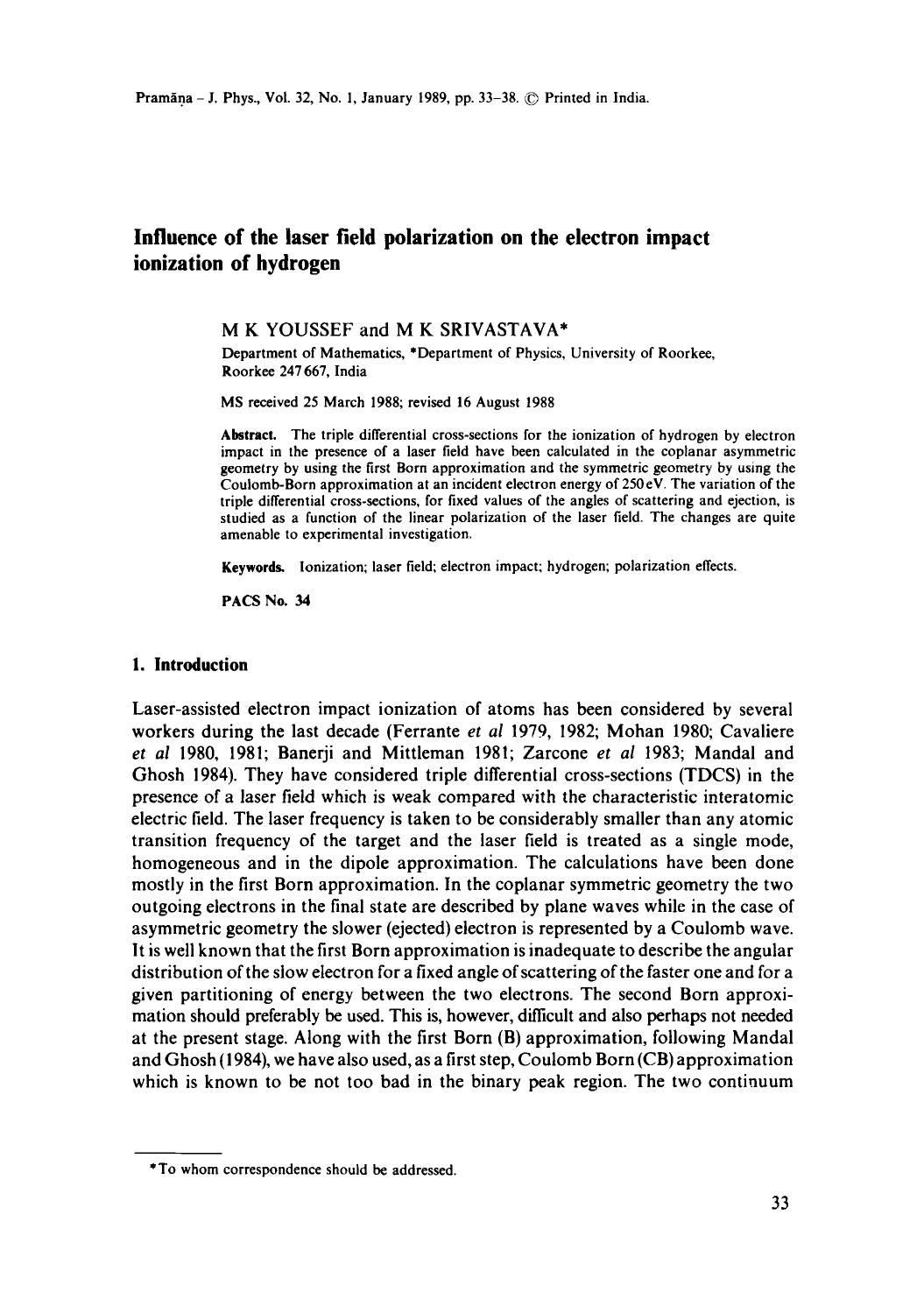electrons in the final state in that case are described by a product of Coulomb functions corresponding to unit charge at the core and modulated by the laser field.

We aim at obtaining experimentally observable results. The laser field has been found to change significantly the shape of the angular distribution of the ejected electron. However, the cross-sections corresponding to the absorption or emission of one photon or two photons are at least one order of magnitude too small compared to those for the no-photon field-free case. The angular variation may, therefore, be a bit difficult to measure. We consider, for a fixed geometry of detectors, the variation of the triple differential cross-sections (TDCS) as a function of the linear polarization direction of the laser field. The laser beam is taken to be perpendicular to the scattering plane.

# **2. Theory and calculation**

The details of the theoretical model are given by Cavaliere *et al* (1980). In the following we point out its salient features and give the final expression:

(i) The laser field is treated classically and taken in the dipole approximation, single mode and homogeneous

$$
\mathbf{A}(t) = (c\mathbf{\varepsilon}_L/\omega)\cos \omega t. \tag{1}
$$

(ii) The non-relativistic Volkov solution is used for the incoming electron.

(iii) The laser electric field is taken to be considerably weaker than interatomic field

$$
\varepsilon_{\rm at} \simeq 5 \times 10^9 \,\mathrm{V/cm}.
$$

(iv) The momentum provided to the outgoing atomic electron by the electric field of the laser is small compared to the momentum with which it is ejected.

(v) The laser frequency does not lead to any resonant coupling of the target ground state to other levels.

The TDCS for the electron impact ionization of hydrogen in the presence of a laser field, neglecting exchange, is given by

$$
\frac{\mathrm{d}^3 \sigma}{\mathrm{d}\Omega_a \mathrm{d}\Omega_b \mathrm{d}E_b} = \sum_{n=-\infty}^{\infty} J_n^2(\lambda_n) D(n),\tag{2}
$$

where  $J_n$  is the Bessel function of order *n*,

$$
\lambda_n = \frac{e}{m\omega^2} \varepsilon_L \cdot (\mathbf{K} - \mathbf{k}_b),\tag{3}
$$

$$
\mathbf{K} = \mathbf{k}_0 - \mathbf{k}_a \tag{4}
$$

and  $D(n)$  is the field-free TDCS at energy

$$
E_n = k_0^2/2 + nh\omega,\tag{5}
$$

scattered electron energy  $E_a = k_a^2/2$  and the ejected electron energy  $E_b = k_b^2/2$ . These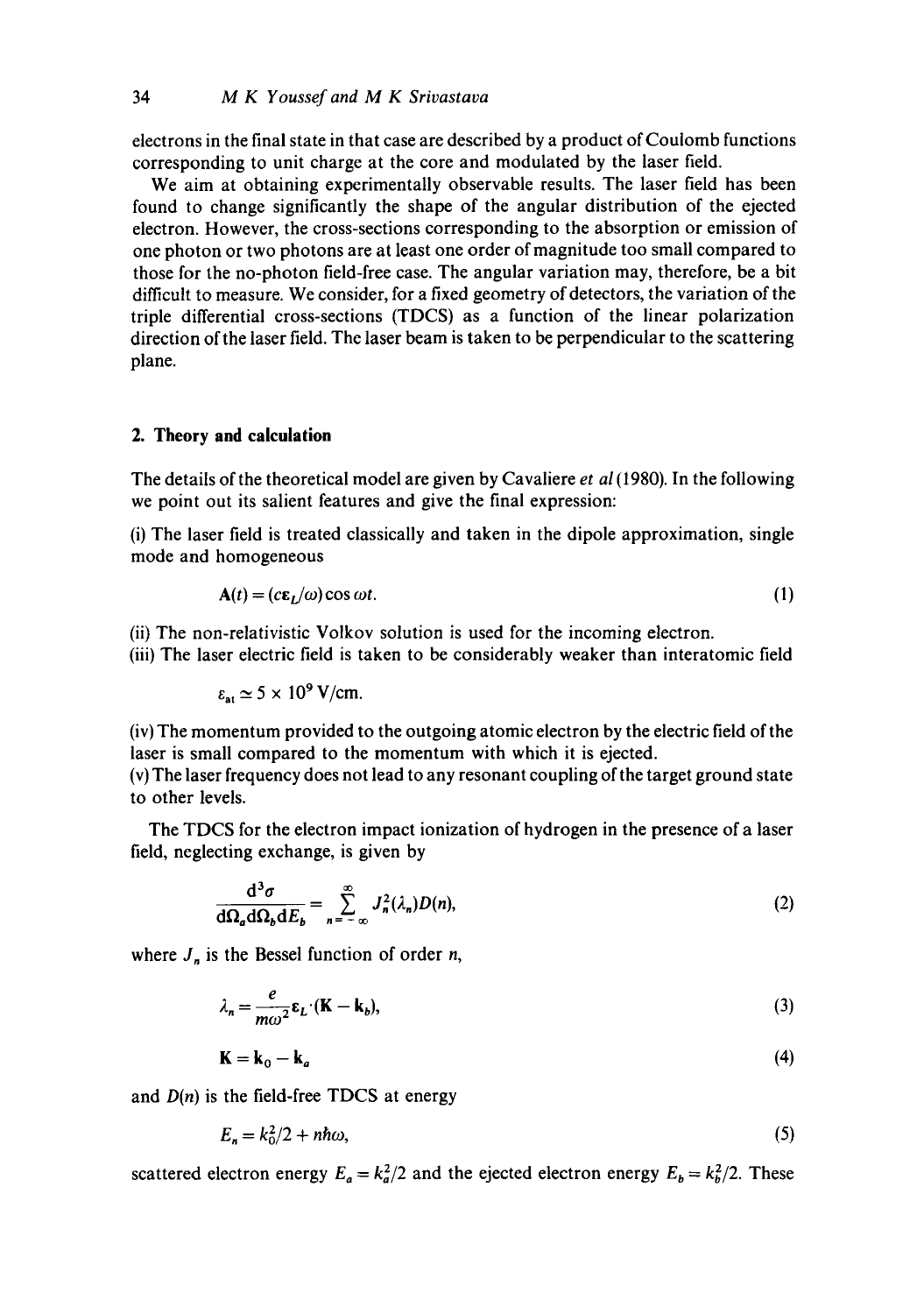are related by

$$
k_a^2 = k_0^2 - k_b^2 + 2I + 2nh\omega,\tag{6}
$$

where I is the hydrogen ground state energy and  $n$  is the number of photons absorbed  $(n)$  $> 0$ ) or emitted ( $n < 0$ ) by the laser. The field-free TDCS  $D(n)$  is obtained by

$$
D(n) = (2\pi)^{-3} \frac{k_a k_b}{k_0} |f|^2,
$$
 (7)

where the scattering amplitude  $f$  is given by

$$
f_{\mathbf{B}} = -\frac{1}{2\pi} \left\langle \exp\left(i\mathbf{k}_a \cdot \mathbf{r}_1\right) \psi_{\mathbf{k}_b}^{(-)}(\mathbf{r}_2) \middle| \frac{1}{r_{12}} - \frac{1}{r_1} \middle| \phi_H(\mathbf{r}_2) \exp\left(i\mathbf{k}_0 \cdot \mathbf{r}_1\right) \right\rangle \tag{8}
$$

in the first Born (B) approximation and by

$$
f_{\text{CB}} = -\frac{1}{2\pi} \left\langle \psi_{\mathbf{k}_a}^{(-)}(\mathbf{r}_1)\psi_{\mathbf{k}_b}^{(-)}(\mathbf{r}_2) \middle| \frac{1}{r_{12}} - \frac{1}{r_1} \middle| \phi_H(\mathbf{r}_2) \exp(i\mathbf{k}_0 \cdot \mathbf{r}_1) \right\rangle \tag{9}
$$

in the Coulomb Born (CB) approximation. Here  $\psi^{(-)}$  are the appropriate Coulomb functions and  $\phi_H$  is the ground state wavefunction of hydrogen. The laser parameters have been chosen as follows

$$
\varepsilon_L = 5 \times 10^7 \, \text{V/cm} \simeq 10^{-2} \varepsilon_{\text{at}}
$$
\n
$$
\hbar \omega = 1.17 \, \text{eV} \ll \hbar \omega_{1s - 2p}.
$$

# **3. Results**

We have calculated TDCS at an incident electron energy  $E_0 = 250 \text{ eV}$  at  $\theta_a = 3^\circ$ ,  $E_b$  = 5 eV corresponding to the experimental data of Ehrhardt *et al* (1985) and Lohmann *et al* (1984) in the asymmetric geometry and at  $\theta_a = -\theta_b = 45^\circ$  in the symmetric geometry. The target dressing effects which are known .o lead to significant contribution at very small scattering angle (or momentum transfer) (Byron and Joachain 1984; Mandal *et al* 1986; Byron *et al* 1987), are not expected to be so in the present cases as the momentum transfer is not very small. These effects have therefore not been considered.

Let us first consider the asymmetric case. In this case one of the outgoing electrons is very energetic while the other is quite slow. The first Born approximation which is here more appropriate than the Coulomb-Born approximation is used. The exchange scattering is not expected to contribute significantly and has, therefore, not been considered. The slow electron angular distribution (variation with respect to  $\theta_b$ ) shows a peak, called the binary peak, along the momentum transfer direction  $\theta_K$  in the fieldfree case. For  $E_0 = 250 \text{ eV}$ ,  $\theta_a = 3^\circ$  and  $E_b = 5 \text{ eV}$ ,  $\theta_K = -52.1^\circ$ . We keep  $\theta_b$  fixed at  $\theta_K$ and vary the polarization direction of the laser. Figure 1 shows the variation in the cross section, corresponding to the exchanges of 0, 1 and 2 photons, as a function of the laser electric field direction  $\theta_L$  measured with respect to the incident direction. A dramatic change is observed at  $\theta_L = 38^\circ$  which corresponds to the electric field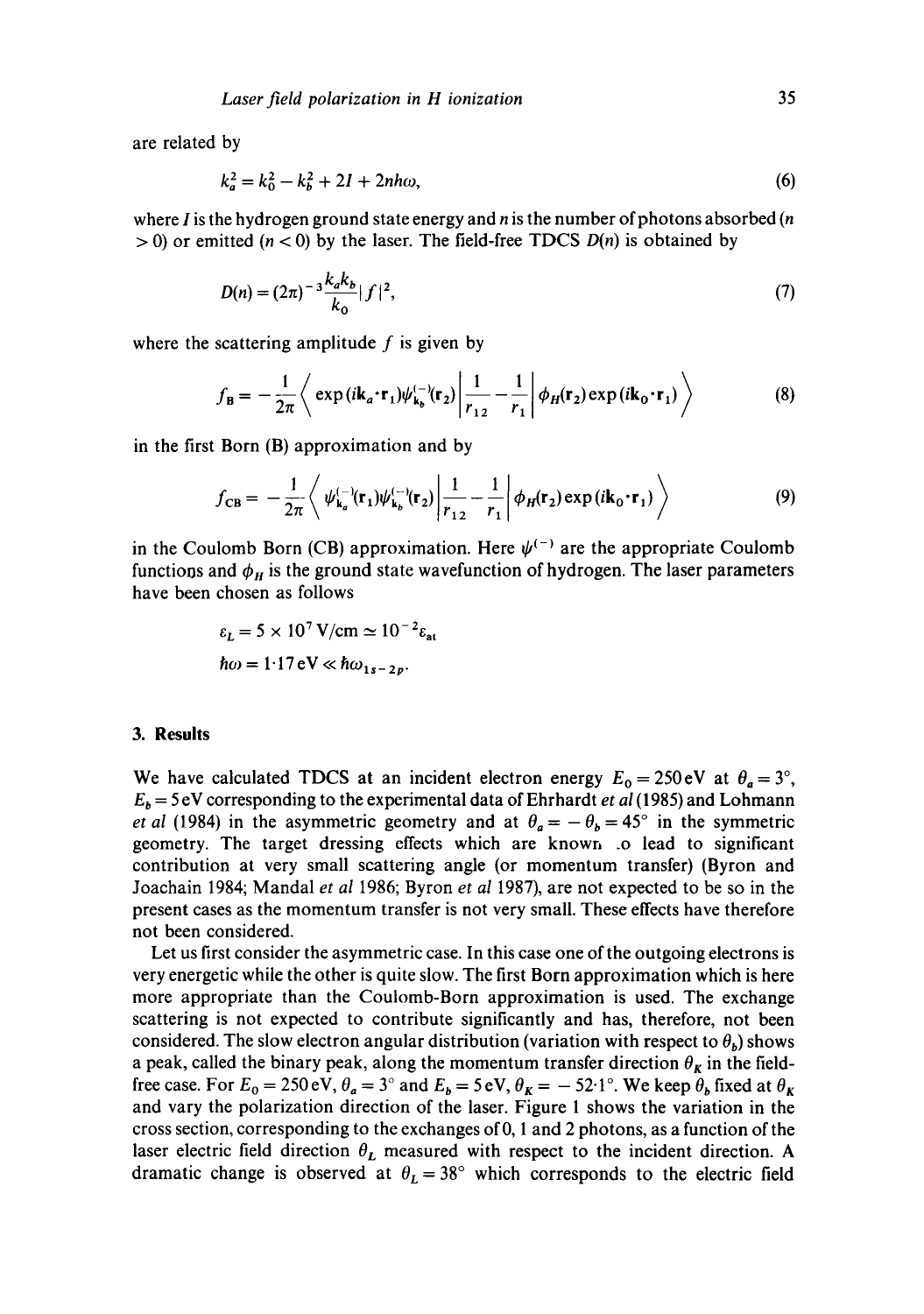

**Figure** I. Triple differential cross-sections in atomic units for the ionization of hydrogen by electron impact at  $E_0 = 250 \text{ eV}$ ,  $E_b = 5 \text{ eV}$ ,  $\theta_a = 3^\circ$  and  $\theta_b = \theta_K = -52.1^\circ$  plotted as a function of the laser electric field direction,  $n = 0$ ,  $n = 1 - \frac{1}{n} = 2 - \cdots$ .

perpendicular to the momentum transfer direction (which is here the same as the direction of  $k_b$ ). At this  $\theta_L$ , the zero-photon TDCS shows a relatively mild maximum while the one- and the two-photon results exhibit a very sharp dip. These changes are the result of the presence of  $J_n(\lambda_n)$  in equation (2) and the dip corresponds to the  $\lambda_n = 0$ . Figure 2 shows similar variation in the symmetric kinematical arrangement. The calculations have been done in Coulomb-Born approximation which treats both the outgoing electrons on the same footing. In this arrangement, the direct  $(f)$  and the exchange  $(g)$  scattering amplitude are identical, with the result that

$$
\frac{1}{4}|f+g|^2+\frac{3}{4}|f-g|^2 \equiv f^2.
$$

The exchange amplitude, therefore, need not be evaluated. Here, the condition  $\lambda_n = 0$ **corresponds to the electric field perpendicular to the incident direction.** 

**To conclude the triple differential cross-sections show a dramatic and measurable variation with laser polarization direction. The asymmetric geometry is expected to be relatively better suited for this investigation since the cross-sections are a bit larger in this case.**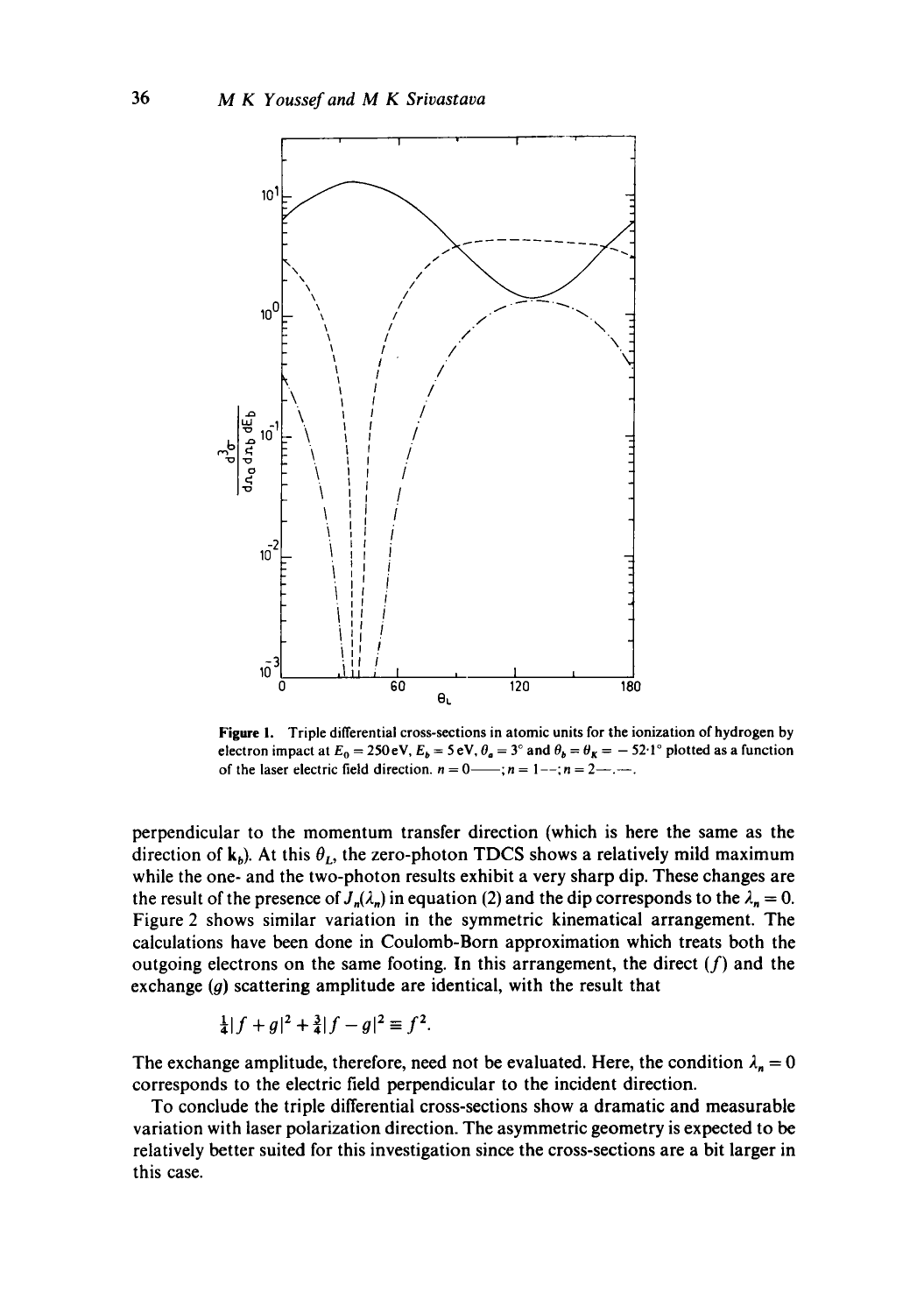

Figure 2. Triple differential cross-sections in atomic units for the ionization of hydrogen in the symmetric geometry at  $E_0 = 250 \text{ eV}$  and  $\theta_a = -\theta_b = 45^\circ$  plotted as a function of the laser electric field direction.  $n = 0$ —-;  $n = 1 -$ ;  $n = 2 -$ .

## **Acknowledgement**

**One of us (MKY) would like to thank the Government of India for financial support.** 

### **References**

Banerji J and Mittleman M H 1981 J. Phys. **B14** 3713 Byron F W Jr and Joachain C J 1984 *J. Phys.* BI7 L295 Byron F W Jr, Francken P and Joachain C J 1987 *J. Phys.* B20 5487 Cavaliere P, Ferrante G and Leone C 1980 *2. Phys.* BI3 4495 Cavaliere P, Leone C, Zangara R and Ferrante G 1981 Phys. Rev. A24 910 Ehrhardt H, Knoth G, Schlemmer P and Jung K 1985 *Phys. Lett.* All0 92 Ferrante G, Leone C and Cascio L Lo 1979 *d. Phys.* B12 2319